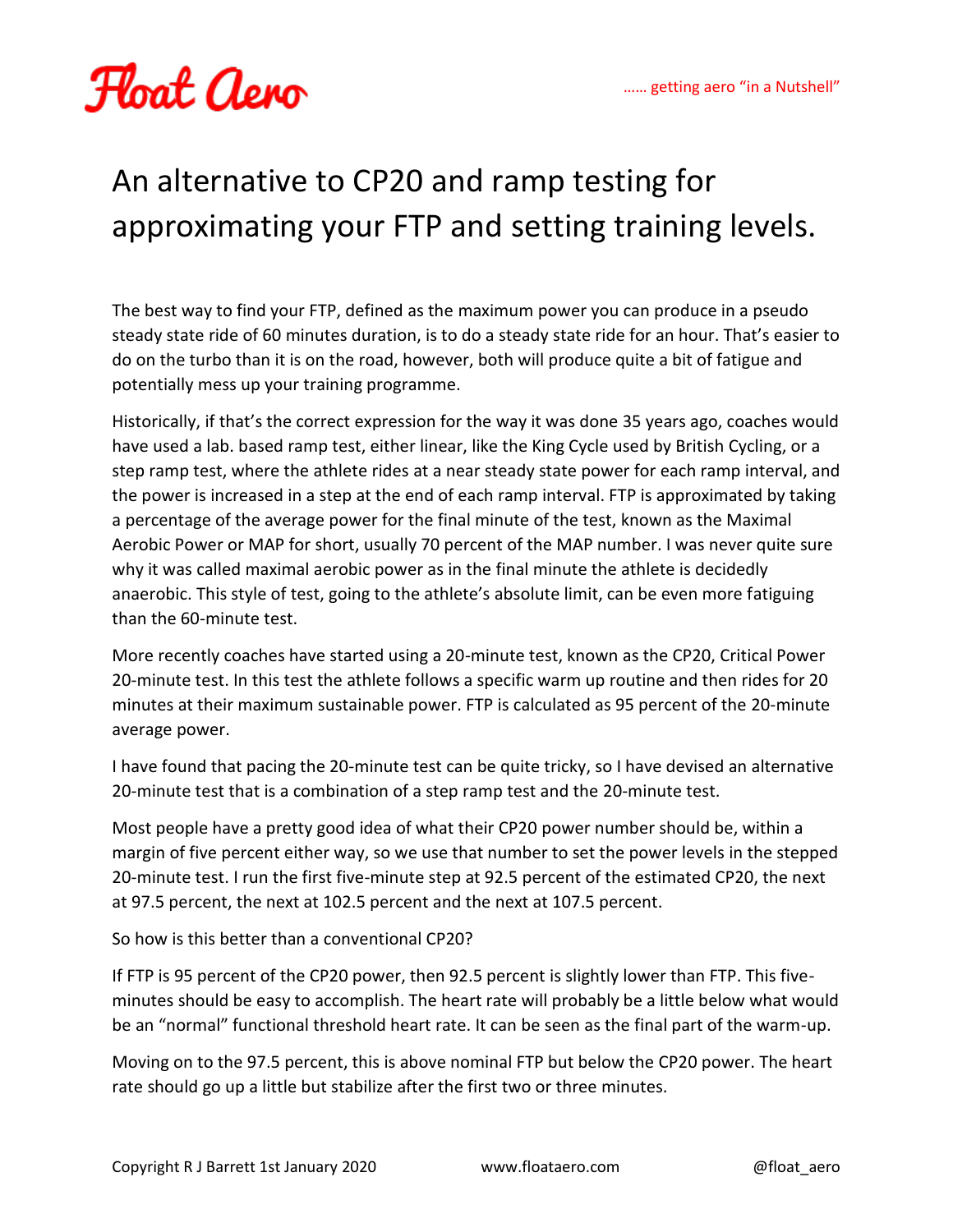

Now we come to the 102.5 percent section. Again, heart rate should go up a little. If it goes up a little and stabilizes after two or three minutes, then you can say you are doing well. If it continues to climb and you start to feel the lactate build up in your legs, then you can start to think that you are now at a power level above your CP20 power. In some cases, you will actually need to back-off or stop the test at this point if the starting assumption about CP20 power has been too high.

If we get to the 107.5 percent section and heart rate stabilizes after two or three minutes, then you can start to think that the initial assumption about CP20 power was too low. More often that not you will find that this a tough five minutes and struggle to finish it. You can always stop this test short as you have enough data to get a good estimate of your CP20 power and calculate FTP as 95 percent of that number.



I did one of these on the 29<sup>th</sup> December, in my TT position, as my end of year test ....

You can see that at the start of the test it took around two minutes for my heart rate to get to around 95 percent of my functional threshold heart rate (which is around 155 +/- 2).

You can also see, from the power curve, that I got to just short of 3 minutes into the 205-watt interval of the test before I blew up (!)

I was able to continue the workout after around 15/20 seconds of recovery, and after backing off the power demand by 10 percent. I was using a Neo turbo with an ERG workout in Zwift.

Once you have a better estimate of your CP20 you can reduce the size of the steps to 95/97.5/102.5/105 or start higher using 97.5/100/102.5/105.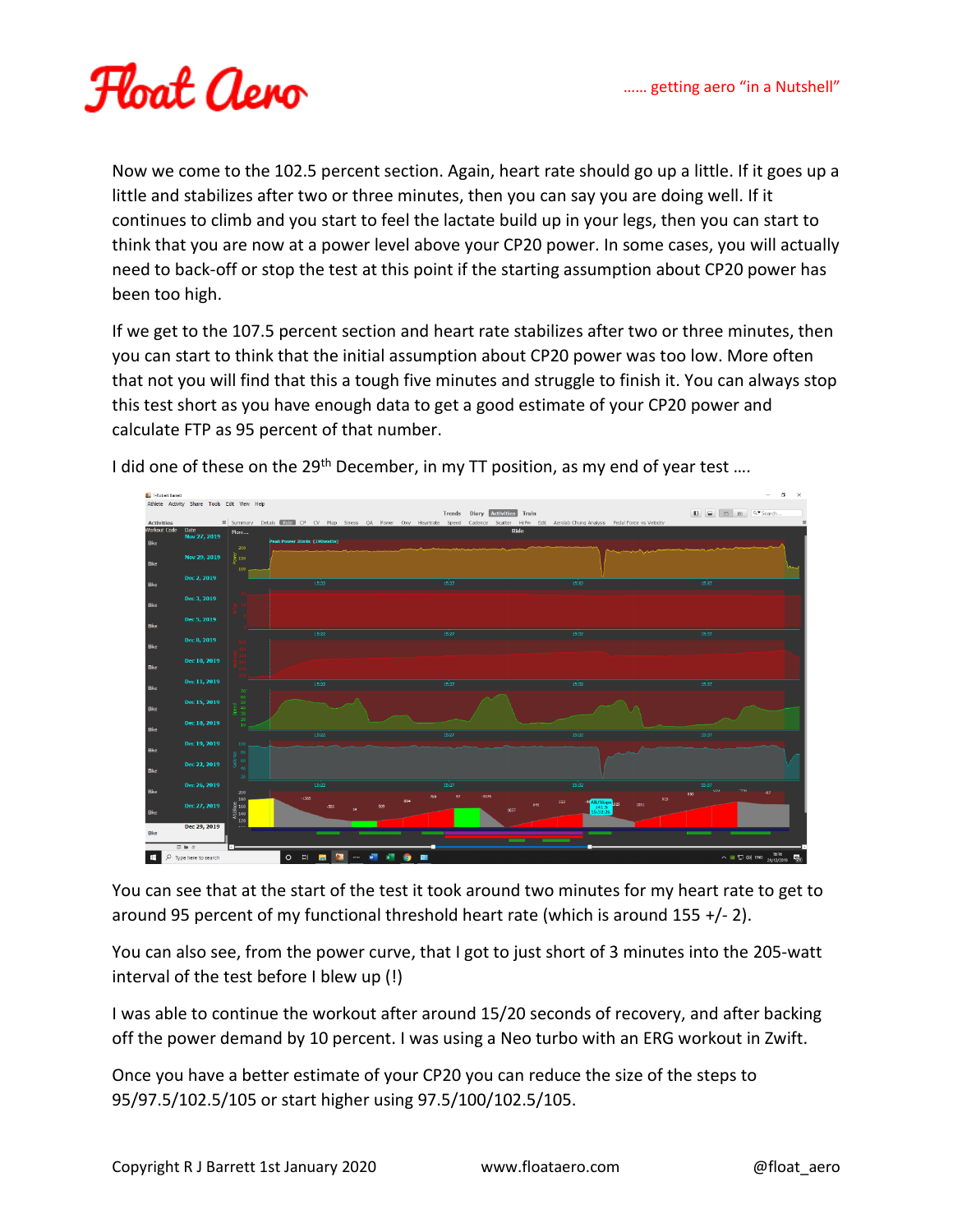



This is the full session profile with the warm-up and cool down.

Although I went to the max in this test it was for a very short time and didn't built up any significant fatigue. I was able to do an hour of sweat spot after one rest day.

Obviously, my power numbers and functional threshold heart rate look a bit low compared to most, however, my FTHR is the same as it was 20 years ago, and my power is 30 percent greater than it was 10 years ago, so I can't complain.

Next page: Zwift workout file